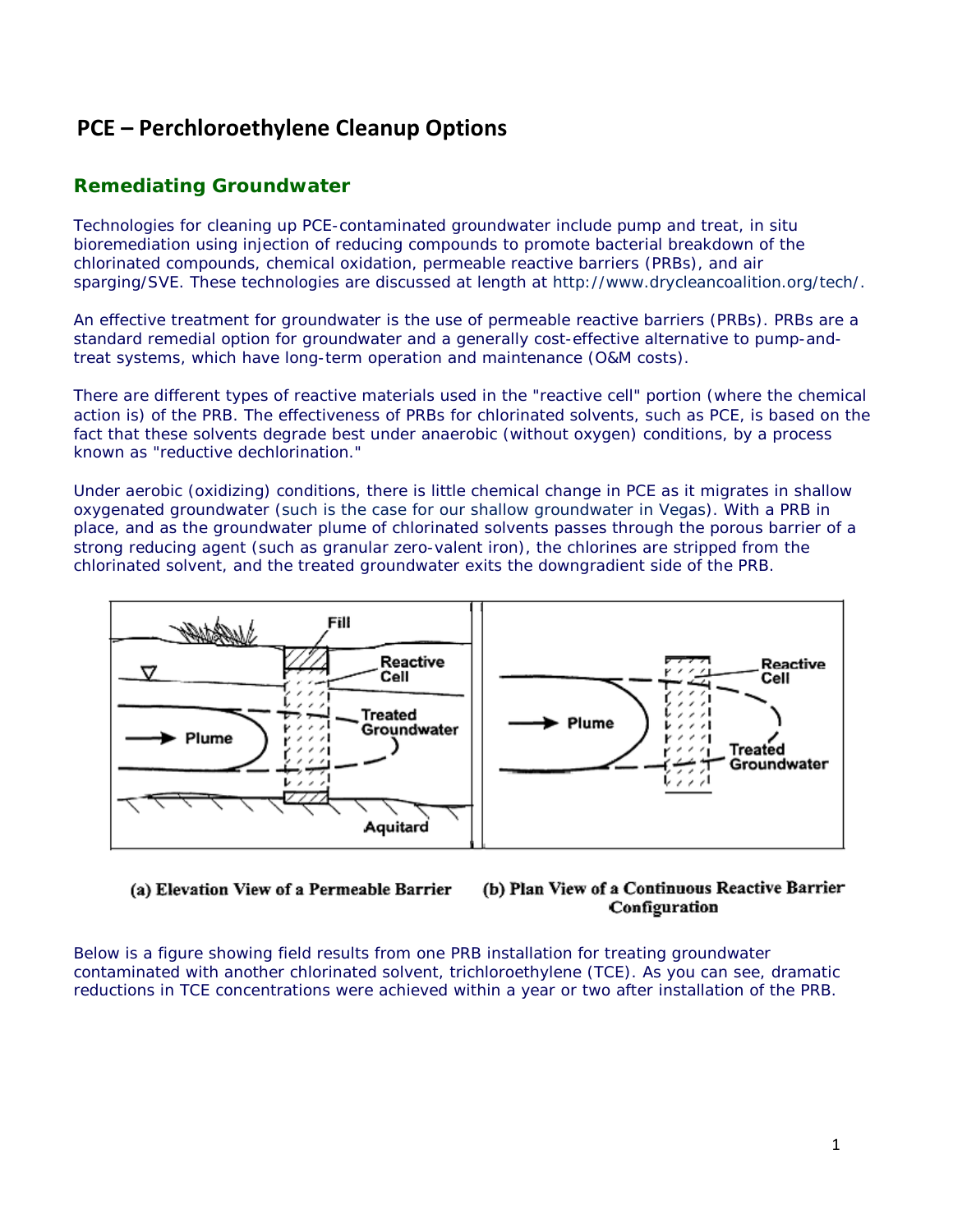

PRB Downgradient Groundwater Monitoring Data

### **Remediating Indoor Air in Cases of Vapor Intrusion**

There is a very effective and reasonably priced system that can immediately reduce the levels of PCE found in indoor air due to vapor intrusion of PCE vapors in soils. These systems are called subslab depressurization systems (SSD), and typically cost from \$2,000 to \$20,000 per home.

Preventing soil gas entry is the focus of SSD. It involves sealing the foundation and depressurizing the soil. Sealing cracks and holes with epoxies and caulks, and sealing the crawl space from the rest of the house are all methods with some application.

SSD can reduce vapor levels by as much as 99%. Suction puts the soil at a lower pressure than the inside of the home, preventing inward migration of soil gas.



Installing an SSD system involves sinking ventilation pipes below the foundation and continuously pumping out air by running a small fan. SSD systems were developed to mitigate intrusion of naturally occurring radon gas, but are equally effective for mitigating the intrusion of solvent vapors.